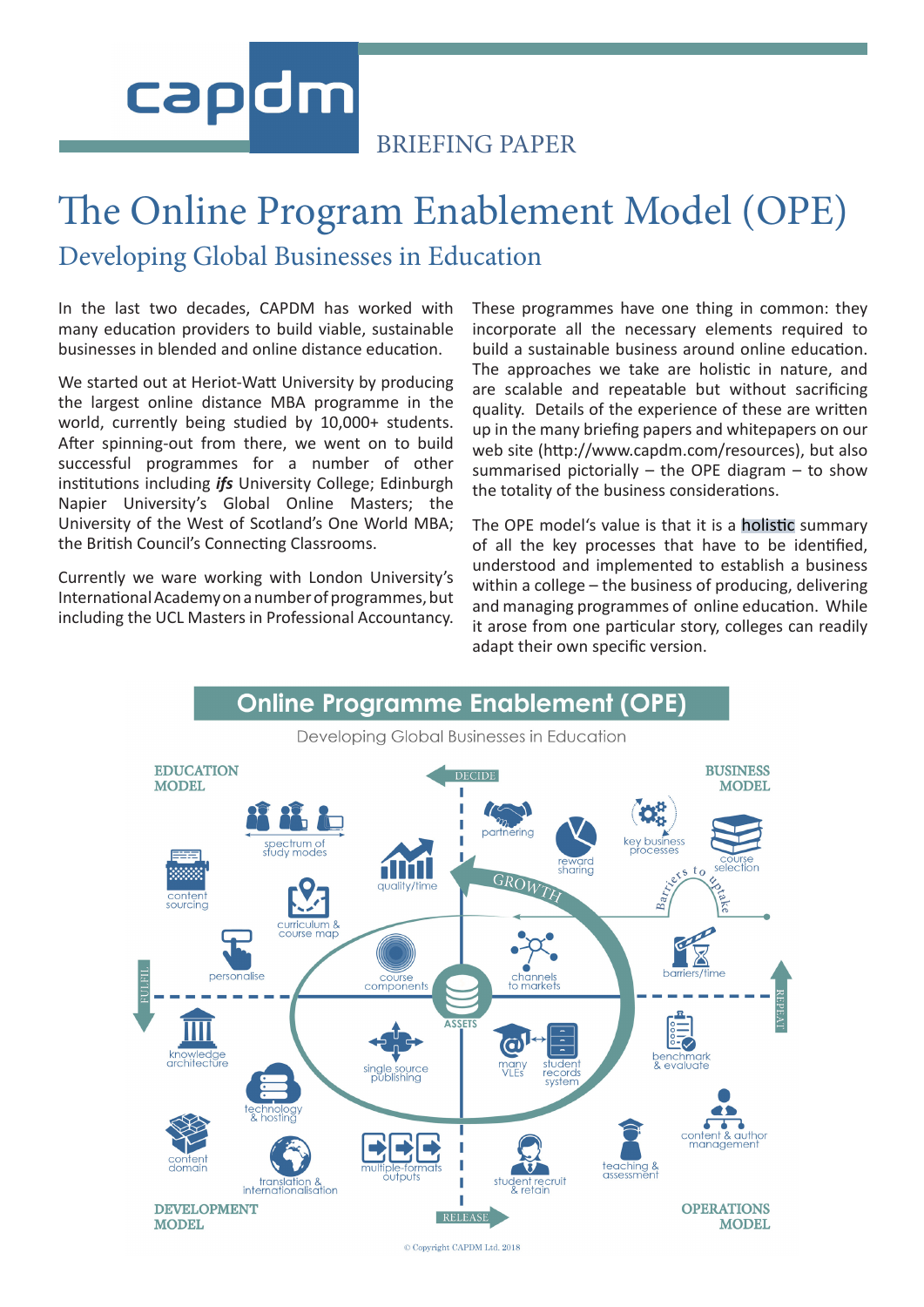

#### **Quadrants**

There are four major dimensions to OPE:



Each of these contains a number of key issues to be identified and addressed. OPE does not explicitly address the fifth dimension of **Growth** which is a continuation of the first four dimensions, though integrates a new requirement. Growth is about:

- Scalability and repeatability of all the earlier OPE processes, e.g. to build a next programme or qualification
- improving administration and support
- integrating marketing and sales channels
- achieving financial viability and sustainability

The implementation of OPE lays down a solid foundation for this to happen in a managed and principled manner.

OPE's four dimensions, represented in quadrants, have an implied flow through them:

- The top two quadrants pin down the business and academic characteristics of the business to be developed
- The bottom two quadrants define the product and how it is operated.

At the heart of OPE is the set of **Assets** the business is built on. While it is tempting to think of the people involved as the primary asset (and people are certainly crucial to the success of OPE), the online distance learning (**ODL**) aspect of OPE puts the learning materials at the heart of the business. These are what is developed, cherished and deliveredfor the long term. Depending on the chosen programme design and delivery modes (online, blended and/or distance), they can form the primary interface for students in their interaction with the college, helping the business to scale up profitably.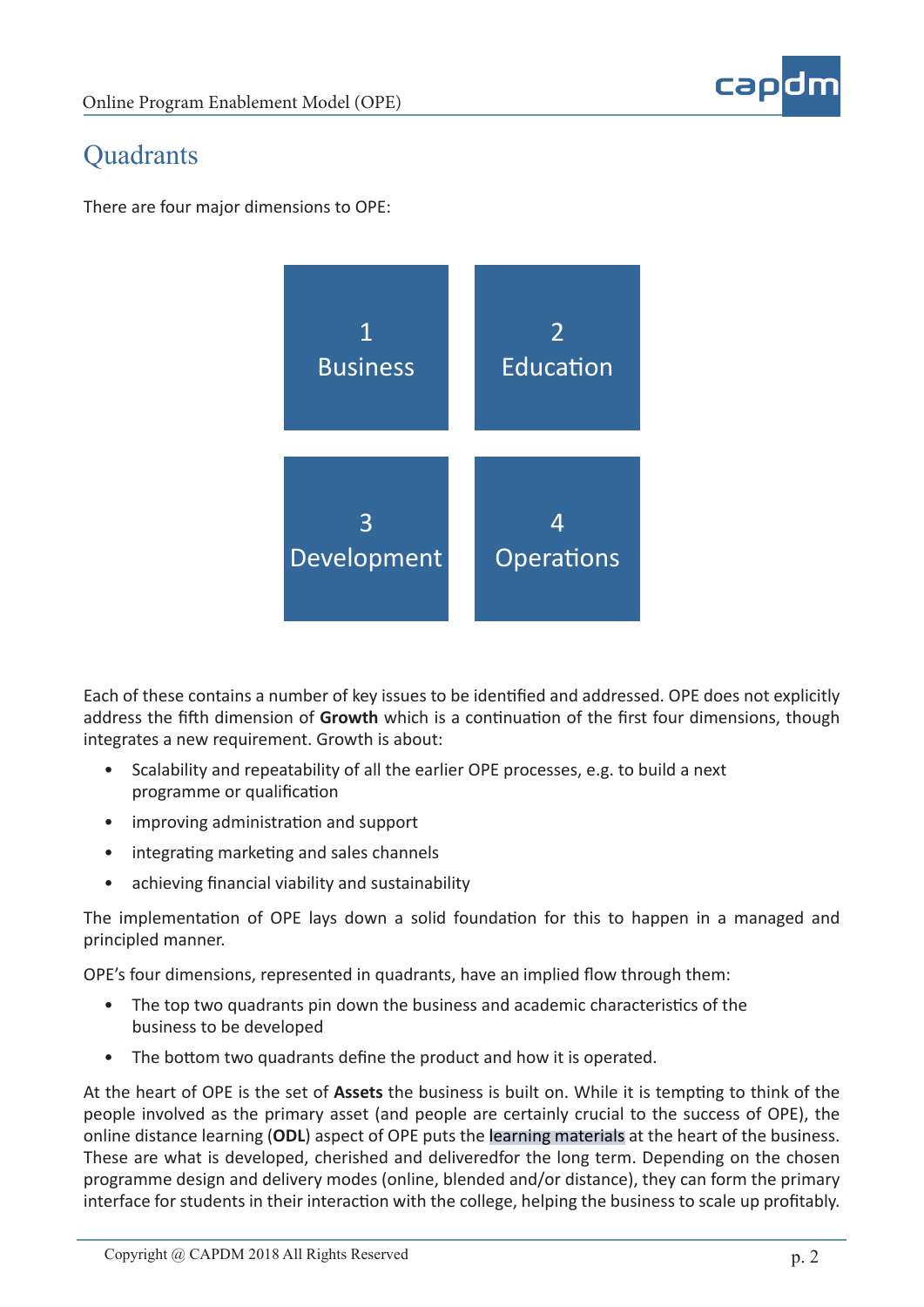



The first quadrant is about the Business Model that the business is to be governed by, including understanding the implications of some of the key decisions to be taken, e.g.:

- **• Barriers to uptake**: From the very start many barriers will stand in the way of developments. There are many reasons for this, but perhaps the primary one is that this is a new development, and what it proposes is new and represents change. Change is not appreciated by all. There is also the fear of the unknown.
- **• Partnering has to be considered.** It can be difficult to direct use of the many capabilities within a college to coordinate to build a business. A college may not also have the required online distance learning experience, which is quite different from having an elearning support team Partnering, at least in the short to medium term, is often required to ensure that all the capability identified is on hand and reliable. OPE is an important step towards identifying the capability required.
- **• Key processes**, including downstream ones, have to be identified, understood and planned for. There can be very many regulatory issues to be resolved and revised, and there are potentially costly processes involving assessment and support to be carefully planned. For example, should teacher support and student contact be mandatory, or should it just be guaranteed to be available? There are major cost implications.
- **• Reward sharing**: "*What's in it for me?*" is the most commonly asked question you will hear when trying to persuade authors to take part. This will be asked, so prepare an answer to it, and an answer to how rewards are shared between school and college and how individuals could be rewarded. Success is not launch; it is the continued year-onyear running of a sustainable business and this requires a committed and motivated team performing over a long period of time.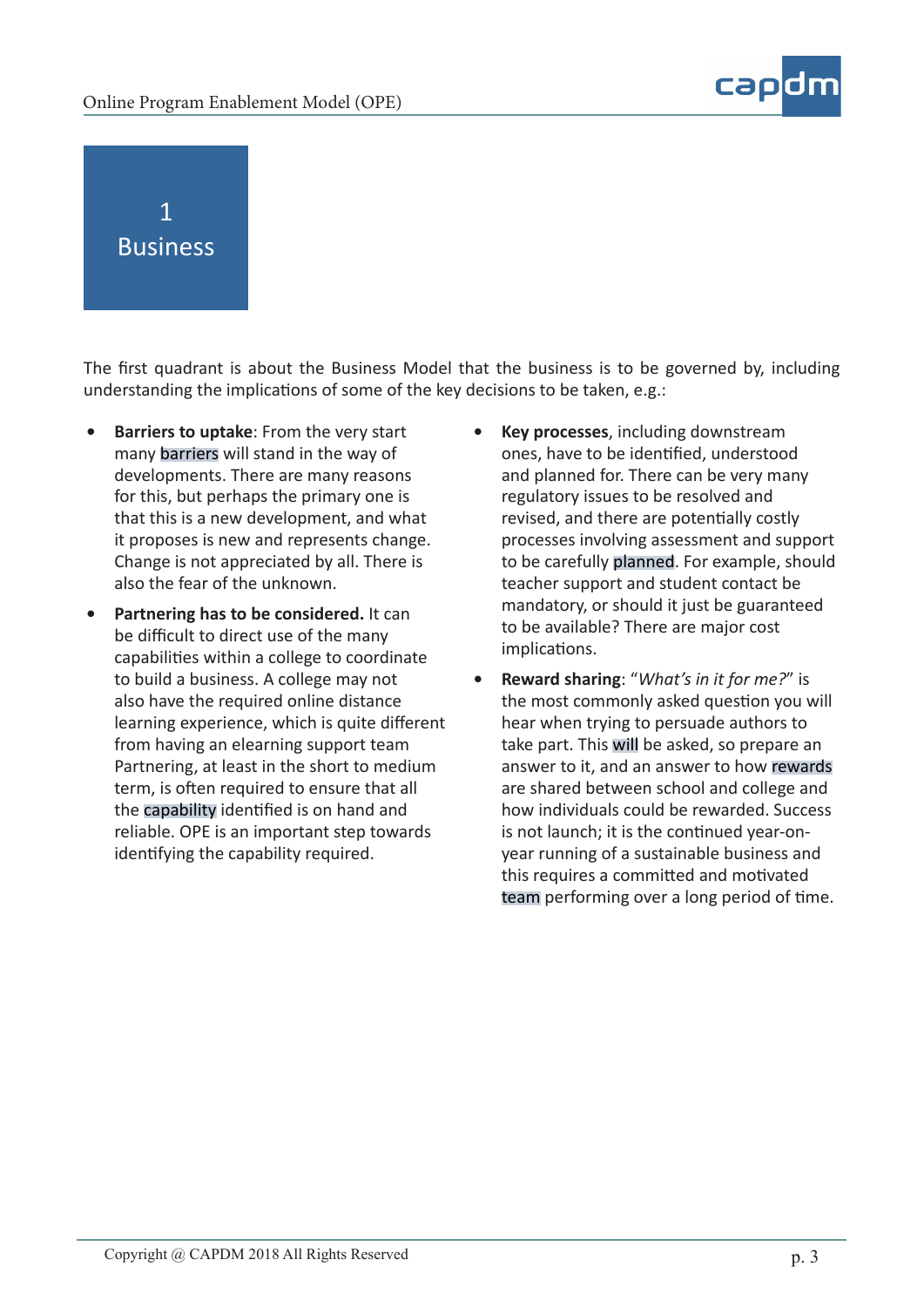

## 2 Education

The second quadrant continues defining the overall characteristics, but this time the characteristics of the pedagogy. OPE is not necessarily synonymous with distance learning: it is about developing education and delivery options that support all study modes, whether on or off site. Key issues that should be considered include:

- **• Standardised course templates within a programme.** In moving from a cottage industry to a business, it is necessary to have designs and production processes that are efficient, scalable and repeatable. It is also necessary to develop a brand, and hence a product that reflects the college. OPE represents a move from individually handcrafted course development to a position of scalability and repeatable quality. There will be a degree of standardisation of courses, but delivery should result in a consistent, exciting and rewarding student experience.
- **• Content sourcing.** One of the biggest barriers faced by colleges developing ODL programmes is in producing the content required to support delivery. This is one reason that many ODL programmes are either blended or 'correspondence course' oriented with students buy texts as the core content. Whatever the model, all the required content has to be sourced, e.g. authored specifically, contracted out, purchased from a publisher, etc. It is crucial to identify and source the core content.
- **• Personalised delivery.** There is no single right way to deliver education to a market of individual learners, so one goal should be to use the technologies available to deliver

a range of learning options to students, but to personalise the learning experience. This should be available to support all study modes, not just purely online ones.

**• Improving quality.** One consequence of developing a rich, online delivered study option is that it provides a perfect infrastructure to support all study modes at a quality level that is both controllable and improvable. All students can be guaranteed a minimum student experience, which should be wholly adequate for the remote student to study from and pass any assessments. This experience could be enhanced with, for example, an inspiring teacher but quality should never be lowered in exceptional circumstances, e.g. by a poor teacher or perhaps a temporary stand-in. Quality should improve constantly over time.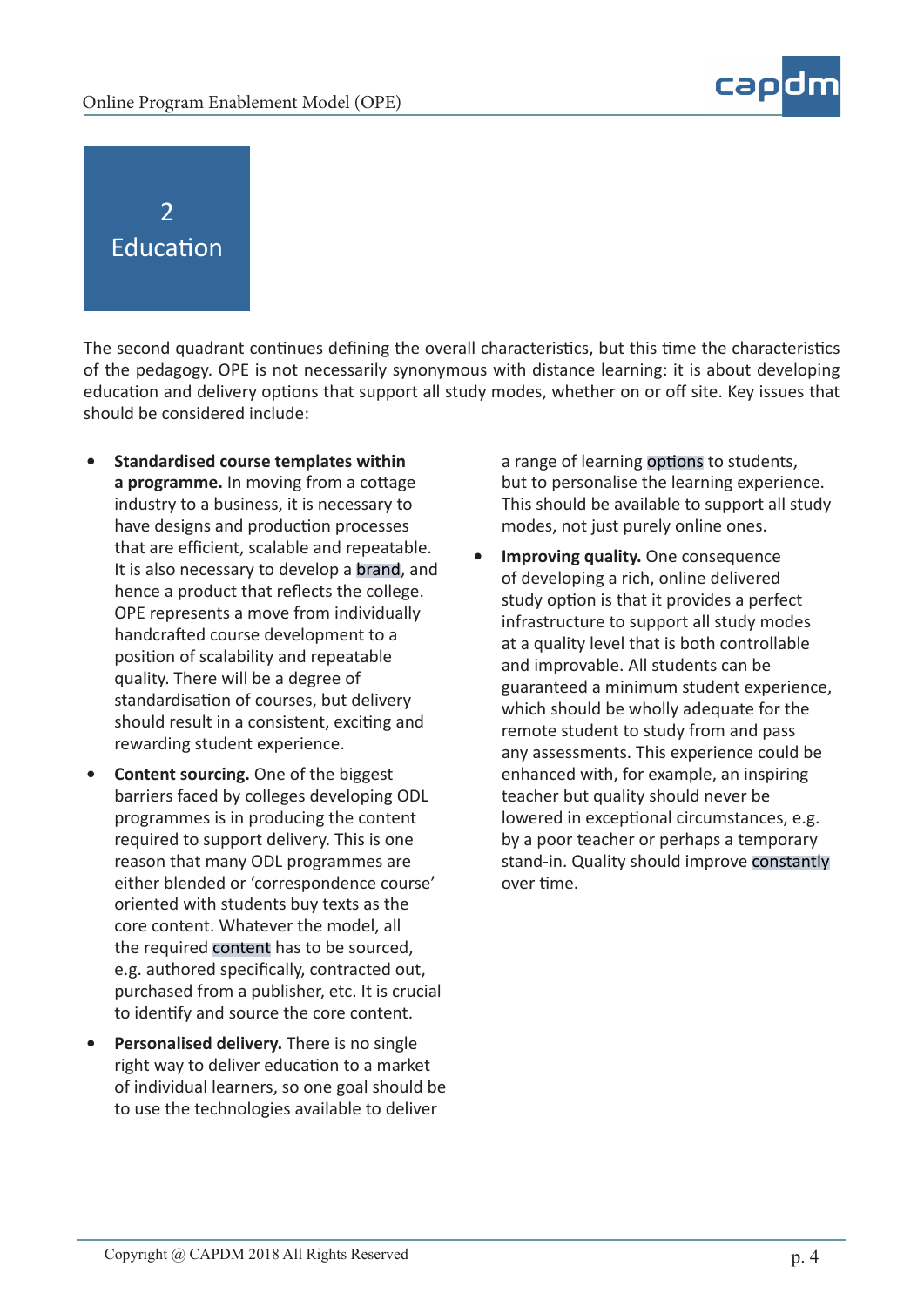

3 Development

A key requirement is to be able to build and release a product. Development should be part of a cost and content controlled process that produces a smart looking deliverable in a scalable, repeatable and long-term manageable way. Short-circuiting this to produce a cheap and cheerful, but nonmaintainable, product is fine for one-off productions, but does not fit into OPE for the long run.

Key to sustainable development is the manner in which course content assets are managed in order that they can be used, re-used, evolved and maintained cost-effectively over the years. The main issues to focus on here include:

- **• An information architecture.** Content standards are crucial for the long term, specifically the use of a semanticallyrich XML mark-up for textual content, and appropriate media standards for other objects. Content must be managed separately from how it is delivered: technology has a much shorter life time than well-design and written learning materials. If these materials are rich – in structure, metadata, and semantic interpretation – the technologists can deliver them in highly integrated and functional ways in a range of output formats and into various environments. It is essential to have a well worked information strategy that includes the design, development and management of a repository of content assets.
- **• Content domains.** The core asset of an OPE business is these learning materials, so colleges should be prepared to become a publisher in their own right. An OPE business will gain huge efficiencies from careful management of its domains of content. These may equate to the content for a programme or for a department, but they should be well managed, be consistent, and in a form that allows them to be used and re-used.
- **• Translations and internationalisation.** Most colleges will master and deliver a single product in English, but occasionally there may be a need to deliver in other languages or to internationalise sections to suit a particular segment of a market. Translations can be expensive so they should be carefully managed and should always produce translation memories as a by-product, particularly if there are regular updates. The use of open standards, such as XML, are important too as they can preserve the content structure of the translation. This ensures that they will be published to conform to the English master before being delivered globally.
- **• Multi-format delivery.** It is inconceivable to think of delivering to a single format, given that students will want options, e.g. interactive online or print. In order to avoid making the mistake of developing courses within a specific technology (e.g. Flash or Moodle) it is highly advisable to hold content in standards and outside of any delivery system or format. In managing semantically rich content domains, delivery to any format or environment becomes possible – now and into the future.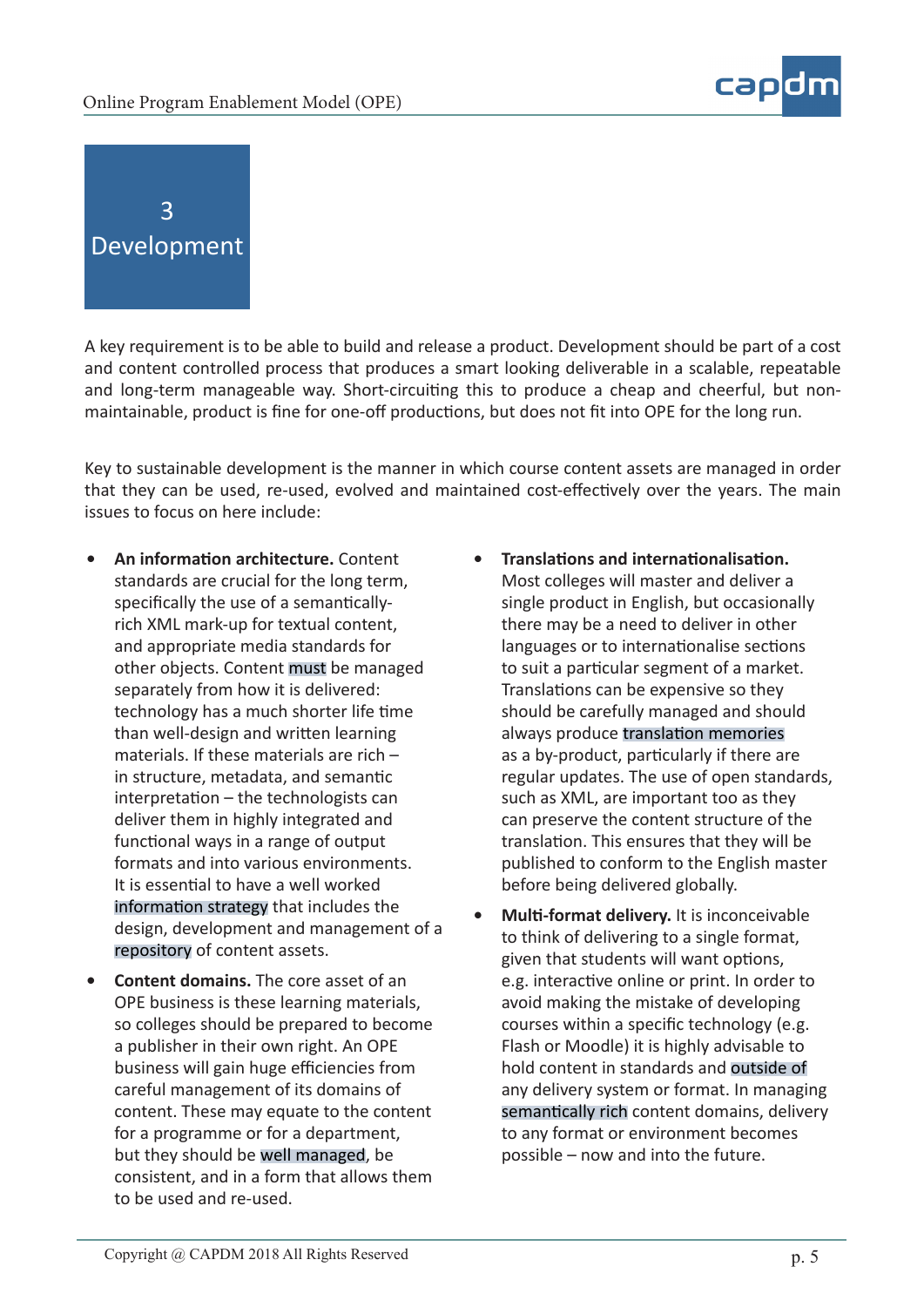

4 **Operations** 

The final quadrant is one that is often overlooked or assumed. Success after launch carries a requirement to be able to operate and administer a business that probably represents a big departure from the traditional business of a college. For example, an ODL business may be best rewarded if there is an open intake of students, rather than the traditional September only intake on-campus.

Most college IT systems are not flexible enough to accommodate many of the desired characteristics of an ODL programme, which may have quite different operational requirements from its traditional counterpart. Key issues to consider here generally include:

- **• Integration with central administration services.** ODL often starts as a small venture by one or two individuals in a school, and central services are often happy for it to remain so. A OPE business in ODL has to be fully integrated into all the central services of a college, but in a much more automated way than is traditionally found. Full flexibility demands that much of the burden of enrolment and payment, perhaps on a modular basis, be put on the student. However, this requires systems to support this, and is one area where 'barriers' are most in evidence.
- **• Student support.** This can be a very streamlined process, or it can be a very teacher-heavy one depending on decisions taken in quadrant one. For example, enforcing mandatory teacher contact has implications for scaling up an ODL business. It also possibly goes against the desires of an individual learner who may have chosen to study through ODL to minimise contact! Students will need support so it should be guaranteed when required. Online systems can also help with the management of support requests, to streamline the process and avoid holes. The flip side is that technology can also be dangerous: many systems, including email, can be highly unstructured and time wasting.
- **• Content and author management.** There are new management tasks in an ODL business, including keeping content up to date and managing the people tasked with doing this. A OPE business may involve very many educators, so training and guidance becomes a necessary and ongoing task until such time as ODL represents a truly transformational change, i.e. permanent change, within a college. This is a management task that requires constant attention.
- **• Benchmarking and evaluation.** ODL represents a real opportunity to gather valuable learning data analytics about a potentially wide body of students – from different backgrounds, different ages, different cultures, etc. The supporting learning environments and delivery mechanism, augmented by specific features such as e-portfolios, naturally gather vast amounts of data about learning habits, paths, etc. These come for free, but one of the goals of the Education quadrant should be to design rich, engaging and interactive online pedagogies capable of gathering specific context-based and individualised analytics. ODL can be a rich base for future research into educational needs and patterns.